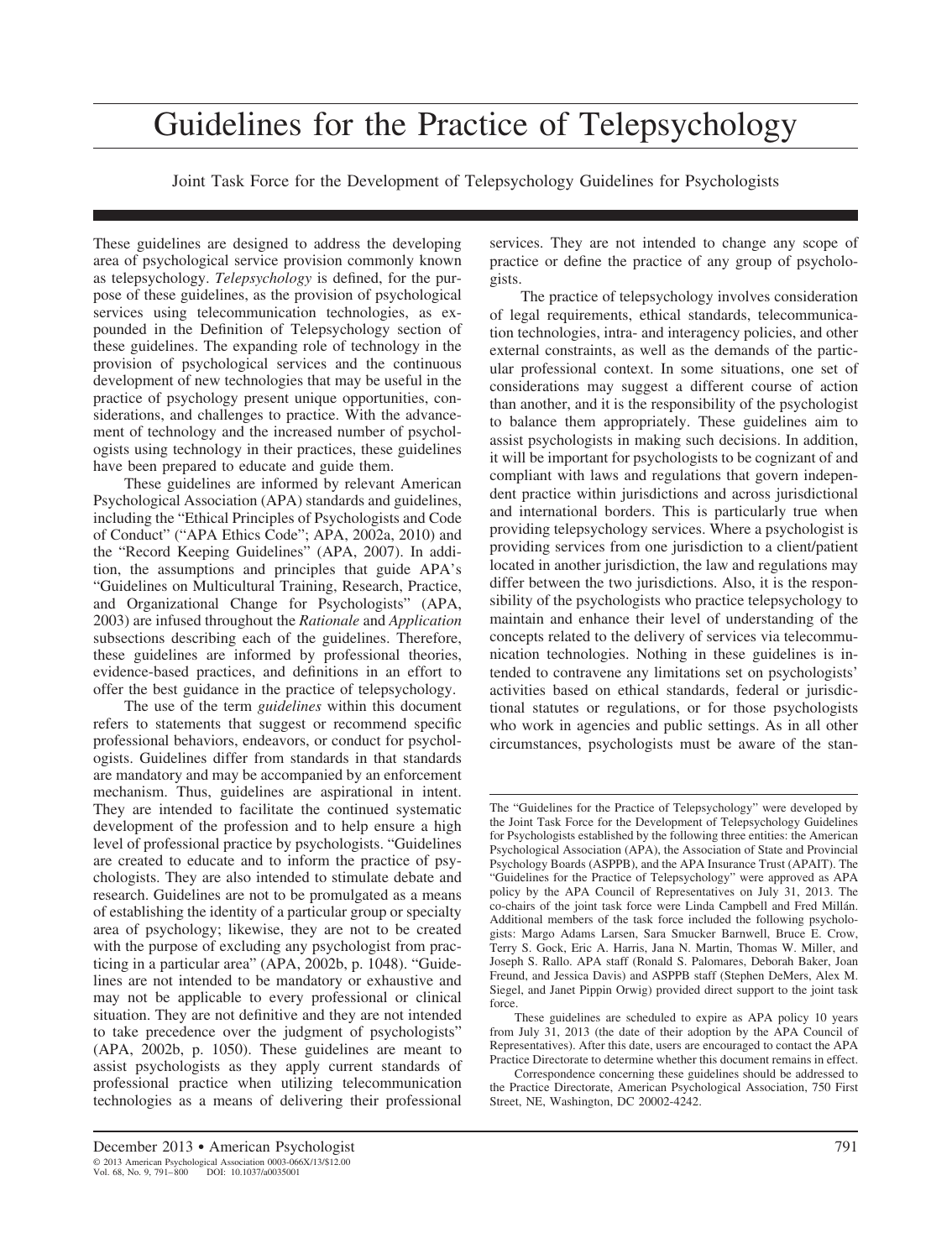dards of practice for the jurisdiction or setting in which they function and are expected to comply with those standards. Recommendations related to the guidelines are consistent with broad ethical principles (APA Ethics Code, APA, 2002a, 2010), and it continues to be the responsibility of the psychologist to apply all current legal and ethical standards of practice when providing telepsychology services.

It should be noted that APA policy generally requires substantial review of the relevant empirical literature as a basis for establishing the need for guidelines and for providing justification for the guidelines' statements themselves (APA, 2002b, p. 1050). The literature supporting the work of the Joint Task Force on the Development of Telepsychology Guidelines for Psychologists (i.e., the Telepsychology Task Force) and the guidelines statements themselves reflect seminal, relevant, and recent publications. The supporting references in the literature review emphasize studies from approximately the past 15 years plus classic studies that provide empirical support and relevant examples for the guidelines. The literature review, however, is not intended to be exhaustive or to serve as a comprehensive systematic review of the literature that is customary when developing professional practice guidelines for psychologists.

# **Definition of Telepsychology**

*Telepsychology* is defined, for the purpose of these guidelines, as the provision of psychological services using telecommunication technologies. Telecommunications is the preparation, transmission, communication, or related processing of information by electrical, electromagnetic, electromechanical, electro-optical, or electronic means (Committee on National Security Systems, 2010). Telecommunication technologies include but are not limited to telephone, mobile devices, interactive videoconferencing, e-mail, chat, text, and Internet (e.g., self-help websites, blogs, and social media). The information that is transmitted may be in writing or include images, sounds, or other data. These communications may be synchronous, with multiple parties communicating in real time (e.g., interactive videoconferencing, telephone), or asynchronous (e.g., e-mail, online bulletin boards, storing and forwarding of information). Technologies may augment traditional in-person services (e.g., psychoeducational materials posted online after an in-person therapy session) or be used as stand-alone services (e.g., therapy or leadership development provided over videoconferencing). Different technologies may be used in various combinations and for different purposes during the provision of telepsychology services. For example, videoconferencing and telephone may also be utilized for direct service, while e-mail and text are used for nondirect services (e.g., scheduling). Regardless of the purpose, psychologists strive to be aware of the potential benefits and limitations in their choices of technologies for particular clients in particular situations.

## **Operational Definitions**

The Telepsychology Task Force has agreed upon the following operational definitions for terms used in this document. In addition, these and other terms used throughout the document have a basis in definitions developed by the following U.S. agencies: the Committee on National Security Systems (2010), the U.S. Department of Health and Human Services, Health Resources and Services Administration (2010), and the U. S. Department of Commerce, National Institute of Standards and Technology (2008, 2011). Last, the terminology and definitions that describe technologies and their uses are constantly evolving, and therefore psychologists are encouraged to consult glossaries and publications prepared by agencies such as the Committee on National Security Systems and the National Institute of Standards and Technology, which represent definitive sources responsible for developing terminology and definitions related to technology and its uses.

The term *client/patient* refers to the recipient of psychological services, whether psychological services are delivered in the context of health care, corporate, supervision, and/or consulting services. The term *in-person,* which is used in combination with the provision of services, refers to interactions in which the psychologist and the client/ patient are in the same physical space and does not include interactions that may occur through the use of technologies. The term *remote,* which is also used in combination with the provision of services utilizing telecommunication technologies, refers to the provision of a service that is received at a different site from where the psychologist is physically located. The term *remote* includes no consideration related to distance and may refer to a site in a location that is in the office next door to the psychologist or thousands of miles from the psychologist. The terms *jurisdictions* and *jurisdictional* are used when referring to the governing bodies at states, territories, and provincial governments.

Finally, there are terms within these guidelines related to confidentiality and security. *Confidentiality* means the principle that data or information is not made available or disclosed to unauthorized persons or processes. The terms *security* and *security measures* are terms that encompass all of the administrative, physical, and technical safeguards in an information system. The term *information system* is an interconnected set of information resources within a system and includes hardware, software, information, data, applications, communications, and people.

# **Need for the Guidelines**

The expanding role of telecommunication technologies in the provision of services and the continuous development of new technologies that may be useful in the practice of psychology support the need for the development of guidelines for practice in this area. Technology offers the opportunity to increase client/patient access to psychological services. Service recipients limited by geographic location, medical condition, psychiatric diagnosis, financial constraint, or other barriers may gain access to high-quality psychological services through the use of technology.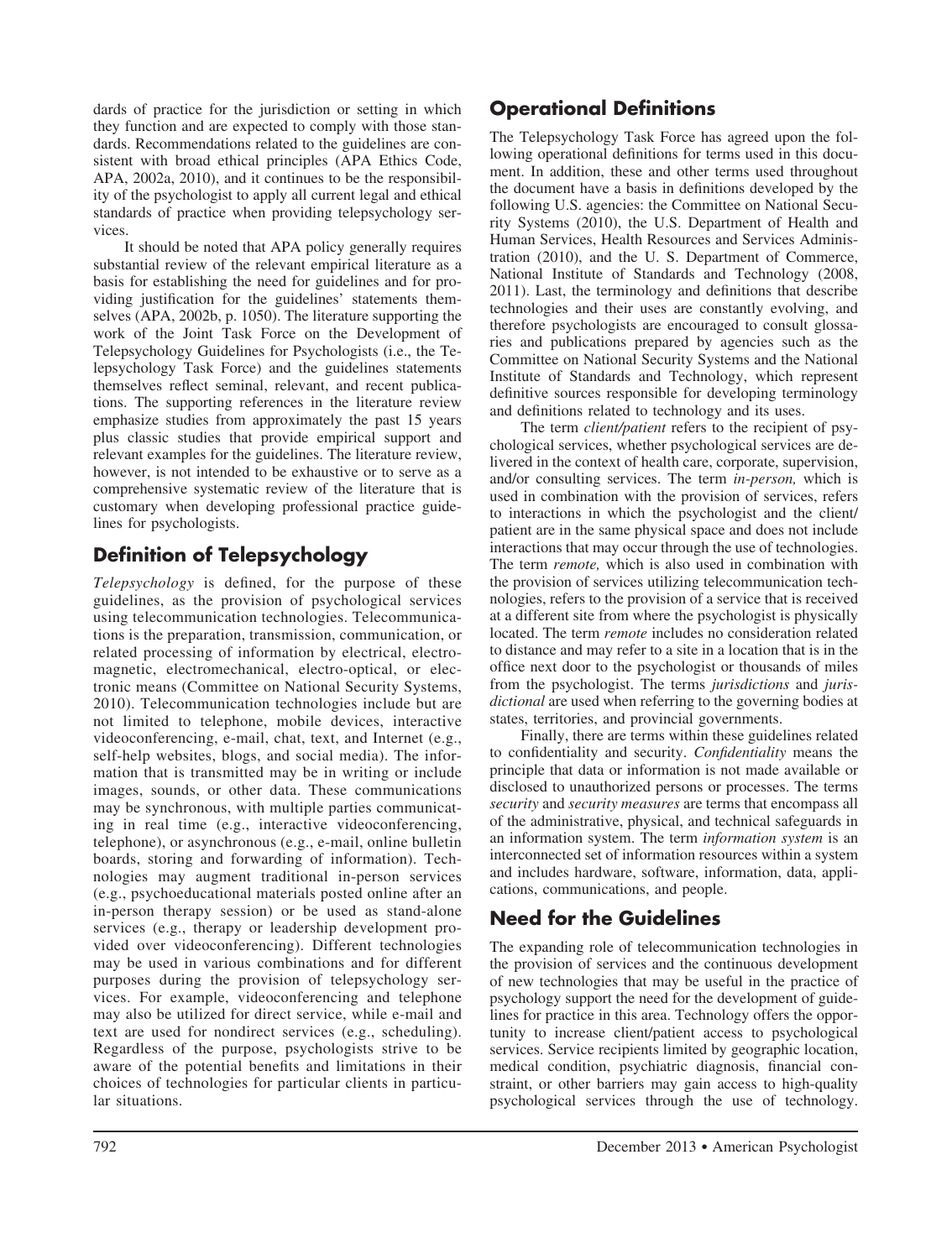Technology also facilitates the delivery of psychological services by new methods (e.g., online psychoeducation, therapy delivered over interactive videoconferencing) and augments traditional in-person psychological services. The increased use of technology for the delivery of some types of services by psychologists who are health service providers is suggested by recent survey data collected by the APA Center for Workforce Studies (2008) and by the increasing discussion of telepsychology in the professional literature (Baker & Bufka, 2011). Together with the increasing use and payment for the provision of telehealth services by Medicare and private industry, the development of national guidelines for the practice of telepsychology is timely and needed. Furthermore, state and international psychological associations have developed or are beginning to develop guidelines for the provision of psychological services (Canadian Psychological Association, 2006; New Zealand Psychologists Board, 2011; Ohio Psychological Association, 2010).

### **Development of the Guidelines**

These guidelines were developed by the Joint Task Force for the Development of Telepsychology Guidelines for Psychologists (Telepsychology Task Force) established by the following three entities: the American Psychological Association (APA), the Association of State and Provincial Psychology Boards (ASPPB), and the APA Insurance Trust (APAIT). These entities provided input, expertise, and guidance to the Telepsychology Task Force on many aspects of the profession, including those related to its ethical, regulatory, and legal principles and practices. The Telepsychology Task Force members represented a diverse range of interests and expertise that are characteristic of the profession of psychology, including knowledge of the issues relevant to the use of technology, ethical considerations, licensure and mobility, and scope of practice, to name only a few.

The Telepsychology Task Force recognized that telecommunications technologies provide both opportunities and challenges for psychologists. Telepsychology not only enhances a psychologist's ability to provide services to clients/patients but also greatly expands access to psychological services that, without telecommunication technologies, would not be available. Throughout the development of these guidelines, the Telepsychology Task Force devoted numerous hours to reflecting on and discussing the need for guidance for psychologists in this area of practice; the myriad, complex issues related to the practice of telepsychology; and the experiences that they and other practitioners address each day in the use of technology. There was a concerted focus on identifying the unique aspects that telecommunication technologies bring to the provision of psychological services, as distinct from those present during in-person provision of services. Two important components were identified:

(1) the psychologist's knowledge of and competence in the use of the telecommunication technologies being utilized; and

(2) the need to ensure that the client/patient has a full understanding of the increased risks for loss of security and confidentiality when using telecommunication technologies.

Therefore, two of the most salient issues that the Telepsychology Task Force members focused on when creating this document were the psychologist's own knowledge of and competence in the provision of telepsychology and the need to ensure that the client/patient has a full understanding of the potentially increased risks for loss of security and confidentiality when using technologies.

An additional key issue discussed by the task force members was interjurisdictional practice. The guidelines encourage psychologists to be familiar with and comply with all relevant laws and regulations when providing psychological services across jurisdictional and international borders. The guidelines do not promote a specific mechanism to guide the development and regulation of interjurisdictional practice. However, the Telepsychology Task Force noted that while the profession of psychology does not currently have a mechanism to regulate the delivery of psychological services across jurisdictional and international borders, it is anticipated that the profession will develop a mechanism to allow interjurisdictional practice given the rapidity with which technology is evolving and the increasing use of telepsychology by psychologists working in U.S. federal environments such as the U.S. Department of Defense and the Department of Veterans Affairs.

### **Competence of the Psychologist**

*Guideline 1. Psychologists who provide telepsychology services strive to take reasonable steps to ensure their competence with both the technologies used and the potential impact of the technologies on clients/patients, supervisees, or other professionals.*

*Rationale.* Psychologists have a primary ethical obligation to provide professional services only within the boundaries of their competence based on their education, training, supervised experience, consultation, study, or professional experience. As with all new and emerging areas in which generally recognized standards for preparatory training do not yet exist, psychologists utilizing telepsychology aspire to apply the same standards in developing their competence in this area. Psychologists who use telepsychology in their practices assume the responsibility for assessing and continuously evaluating their competencies, training, consultation, experience, and risk management practices required for competent practice.

**Application.** Psychologists assume responsibility to continually assess both their professional and technical competence when providing telepsychology services. Psychologists who utilize or intend to utilize telecommunication technologies when delivering services to clients/patients strive to obtain relevant professional training to develop their requisite knowledge and skills. Acquiring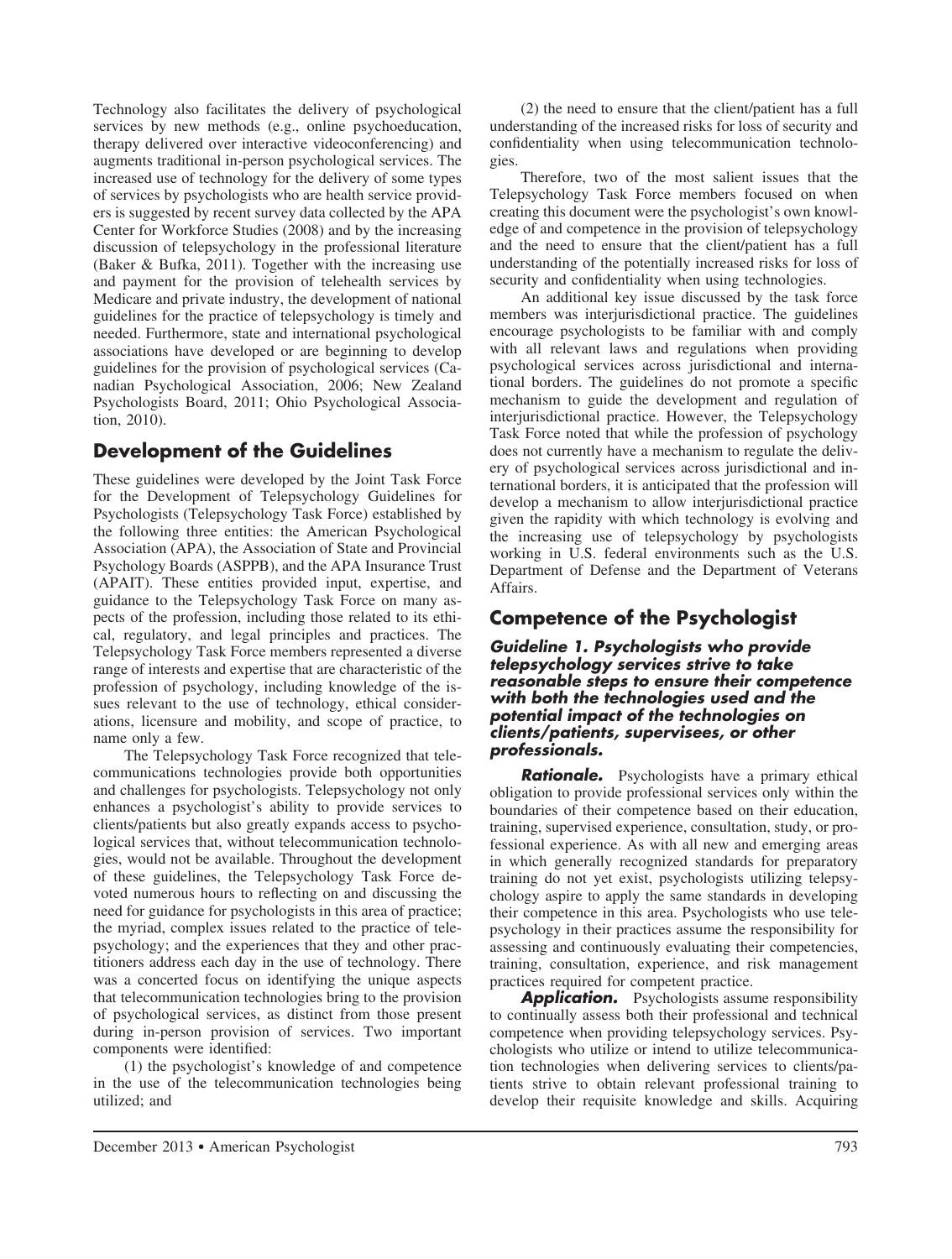competence may require pursuing additional educational experiences and training, including but not limited to a review of the relevant literature, attendance at existing training programs (e.g., professional and technical), and continuing education specific to the delivery of services utilizing telecommunication technologies. Psychologists are encouraged to seek appropriate skilled consultation from colleagues and other resources.

Psychologists are encouraged to examine the available evidence to determine whether specific telecommunication technologies are suitable for a client/patient, based on the current literature available, current outcomes research, best practice guidance, and client/patient preference. Research may not be available in the use of some specific technologies, and clients/patients should be made aware of those telecommunication technologies that have no evidence of effectiveness. However, this, in and of itself, may not be grounds to deny providing the service to the client/patient. Lack of current available evidence in a new area of practice does not necessarily indicate that a service is ineffective. Additionally, psychologists are encouraged to document their consideration and choices regarding the use of telecommunication technologies used in service delivery.

Psychologists understand the need to consider their competence in utilizing telepsychology as well as their client's/patient's ability to engage in and fully understand the risks and benefits of the proposed intervention utilizing specific technologies. Psychologists make reasonable efforts to understand the manner in which cultural, linguistic, socioeconomic, and other individual characteristics (e.g., medical status, psychiatric stability, physical/cognitive disability, personal preferences), in addition to organizational cultures, may impact effective use of telecommunication technologies in service delivery.

Psychologists who are trained to handle emergency situations in providing traditional in-person clinical services are generally familiar with the resources available in their local community to assist clients/patients with crisis intervention. At the onset of the delivery of telepsychology services, psychologists make reasonable efforts to identify and learn how to access relevant and appropriate emergency resources in the client's/patient's local area, such as emergency response contacts (e.g., emergency telephone numbers, hospital admissions, local referral resources, clinical champion at a partner clinic where services are delivered, a support person in the client's/patient's life when available). Psychologists prepare a plan to address any lack of appropriate resources, particularly those necessary in an emergency, and other relevant factors that may impact the efficacy and safety of said service. Psychologists make reasonable efforts to discuss with and provide all clients/ patients with clear written instructions as to what to do in an emergency (e.g., where there is a suicide risk). As part of emergency planning, psychologists are encouraged to acquire knowledge of the laws and rules of the jurisdiction in which the client/patient resides and of the differences of those laws from those in the psychologist's jurisdiction, as well as to document all their emergency planning efforts.

In addition, as applicable, psychologists are mindful of the array of potential discharge plans for clients/patients for whom telepsychology services are no longer necessary and/or desirable. If a client/patient recurrently experiences crises/emergencies, which suggests that in-person services may be appropriate, psychologists take reasonable steps to refer a client/patient to a local mental health resource or begin providing in-person services.

Psychologists using telepsychology to provide supervision or consultation remotely to individuals or organizations are encouraged to consult others who are knowledgeable about the unique issues telecommunication technologies pose for supervision or consultation. Psychologists providing telepsychology services strive to be familiar with professional literature regarding the delivery of services via telecommunication technologies, as well as to be competent with the use of the technological modality itself. In providing supervision and/or consultation via telepsychology, psychologists make reasonable efforts to be proficient in the professional services being offered, the telecommunication modality via which the services are being offered by the supervisee/consultee, and the technology medium being used to provide the supervision or consultation. In addition, since the development of basic professional competencies for supervisees is often conducted in person, psychologists who use telepsychology for supervision are encouraged to consider and ensure that a sufficient amount of in-person supervision time is included so that the supervisees can attain the required competencies or supervised experiences.

#### **Standards of Care in the Delivery of Telepsychology Services**

#### *Guideline 2. Psychologists make every effort to ensure that ethical and professional standards of care and practice are met at the outset and throughout the duration of the telepsychology services they provide.*

*Rationale.* Psychologists delivering telepsychology services apply the same ethical and professional standards of care and professional practice that are required when providing in-person psychological services. The use of telecommunication technologies in the delivery of psychological services is a relatively new and rapidly evolving area, and therefore psychologists are encouraged to take particular care to evaluate and assess the appropriateness of utilizing these technologies prior to engaging in, and throughout the duration of, telepsychology practice to determine if the modality of service is appropriate, efficacious, and safe.

Telepsychology encompasses a breadth of different psychological services using a variety of technologies (e.g., interactive videoconferencing, telephone, text, e-mail, Web services, and mobile applications). The burgeoning research in telepsychology suggests that certain types of interactive telepsychological interventions are equal in effectiveness to their in-person counterparts (specific therapies delivered over videoteleconferencing and telephone).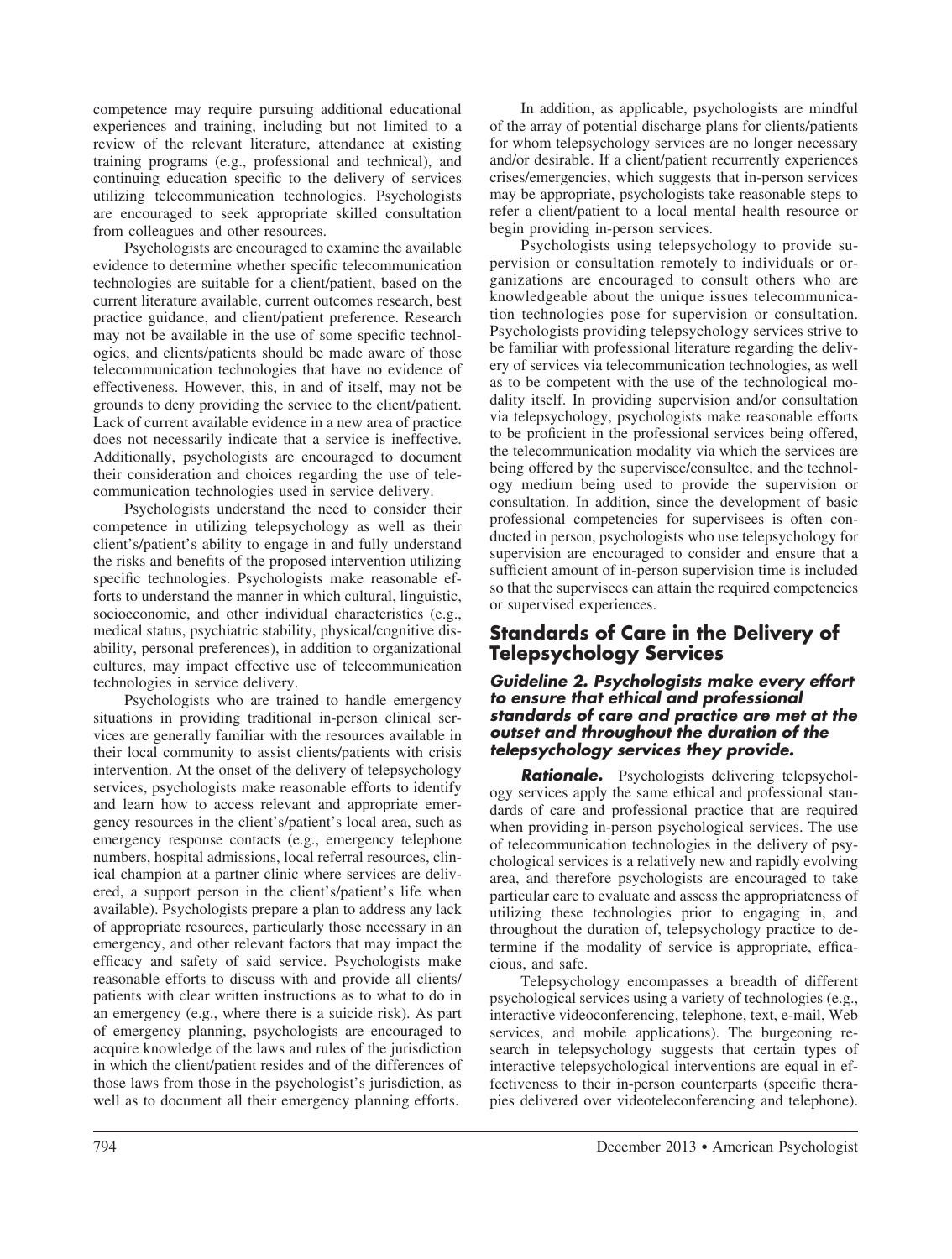Therefore, before psychologists engage in providing telepsychology services, they are urged to conduct an initial assessment to determine the appropriateness of the telepsychology service to be provided for the client/patient. Such an assessment may include the examination of the potential risks and benefits of providing telepsychology services for the client's/patient's particular needs, the multicultural and ethical issues that may arise, and a review of the most appropriate medium (video teleconference, text, e-mail, etc.) or best options available for the service delivery. It may also include considering whether comparable in-person services are available and why services delivered via telepsychology are equivalent or preferable to such services. In addition, it is incumbent on the psychologist to engage in a continual assessment of the appropriateness of providing telepsychology services throughout the duration of the service delivery.

**Application.** When providing telepsychology services, considering client/patient preferences for such services is important. However, it may not be solely determinative in the assessment of their appropriateness. Psychologists are encouraged to carefully examine the unique benefits of delivering telepsychology services (e.g., access to care, access to consulting services, client convenience, accommodating client special needs, etc.) relative to the unique risks (e.g., information security, emergency management, etc.) when determining whether or not to offer telepsychology services. Moreover, psychologists are aware of such other factors as geographic location, organizational culture, technological competence (both that of the psychologist and that of the client/patient), and, as appropriate, medical conditions, mental status and stability, psychiatric diagnosis, current or historic use of substances, treatment history, and therapeutic needs that may be relevant to assessing the appropriateness of the telepsychology services being offered. Furthermore, psychologists are encouraged to communicate any risks and benefits of the telepsychology services to be offered to the client/patient and to document such communication. In addition, psychologists may consider some initial in-person contact with the client/patient to facilitate an active discussion on these issues and/or to conduct the initial assessment.

As in the provision of traditional services, psychologists endeavor to follow the best practice of service delivery described in the empirical literature and professional standards (including multicultural considerations) that are relevant to the telepsychological service modality being offered. In addition, they consider the client's/patient's familiarity with and competency for using the specific technologies involved in providing the particular telepsychology service. Moreover, psychologists are encouraged to reflect on multicultural considerations and how best to manage any emergency that may arise during the provision of telepsychology services.

Psychologists are encouraged to assess carefully the remote environment in which services will be provided to determine what impact, if any, there might be on the efficacy, privacy, and/or safety of the proposed intervention offered via telepsychology. Such an assessment of the

remote environment may include a discussion of the client's/patient's situation within the home or within an organizational context, the availability of emergency or technical personnel or supports, the risk of distractions, the potential for privacy breaches, or any other impediments that may impact the effective delivery of telepsychology services. Along this line, psychologists are encouraged to discuss fully with the clients/patients their role in ensuring that sessions are not interrupted and that the setting is comfortable and conducive to making progress in order to maximize the impact of the service provided, since the psychologist will not be able to control those factors remotely.

Psychologists are urged to monitor and assess regularly the progress of their client/patient when offering telepsychology services in order to determine if the provision of telepsychology services is still appropriate and beneficial to the client/patient. If there is a significant change in the client/patient or in the therapeutic interaction that causes concern, psychologists make reasonable efforts to take appropriate steps to adjust and reassess the appropriateness of the services delivered via telepsychology. Where it is believed that continuing to provide remote services is no longer beneficial or presents a risk to a client's/patient's emotional or physical well-being, psychologists are encouraged to thoroughly discuss these concerns with the client/patient, appropriately terminate their remote services with adequate notice, and refer or offer any needed alternative services to the client/patient.

#### **Informed Consent**

*Guideline 3. Psychologists strive to obtain and document informed consent that specifically addresses the unique concerns related to the telepsychology services they provide. When doing so, psychologists are cognizant of the applicable laws and regulations, as well as organizational requirements, that govern informed consent in this area.*

*Rationale.* The process of explaining and obtaining informed consent, by whatever means, sets the stage for the relationship between the psychologist and the client/ patient. Psychologists make reasonable efforts to offer a complete and clear description of the telepsychology services they provide, and they seek to obtain and document informed consent when providing professional services (APA Ethics Code, Standard 3.10). In addition, they attempt to develop and share the policies and procedures that will explain to their clients/patients how they will interact with them using the specific telecommunication technologies involved. It may be more difficult to obtain and document informed consent in situations where psychologists provide telepsychology services to their clients/patients who are not in the same physical location or with whom they do not have in-person interactions. Moreover, there may be differences with respect to informed consent between the laws and regulations in the jurisdictions where a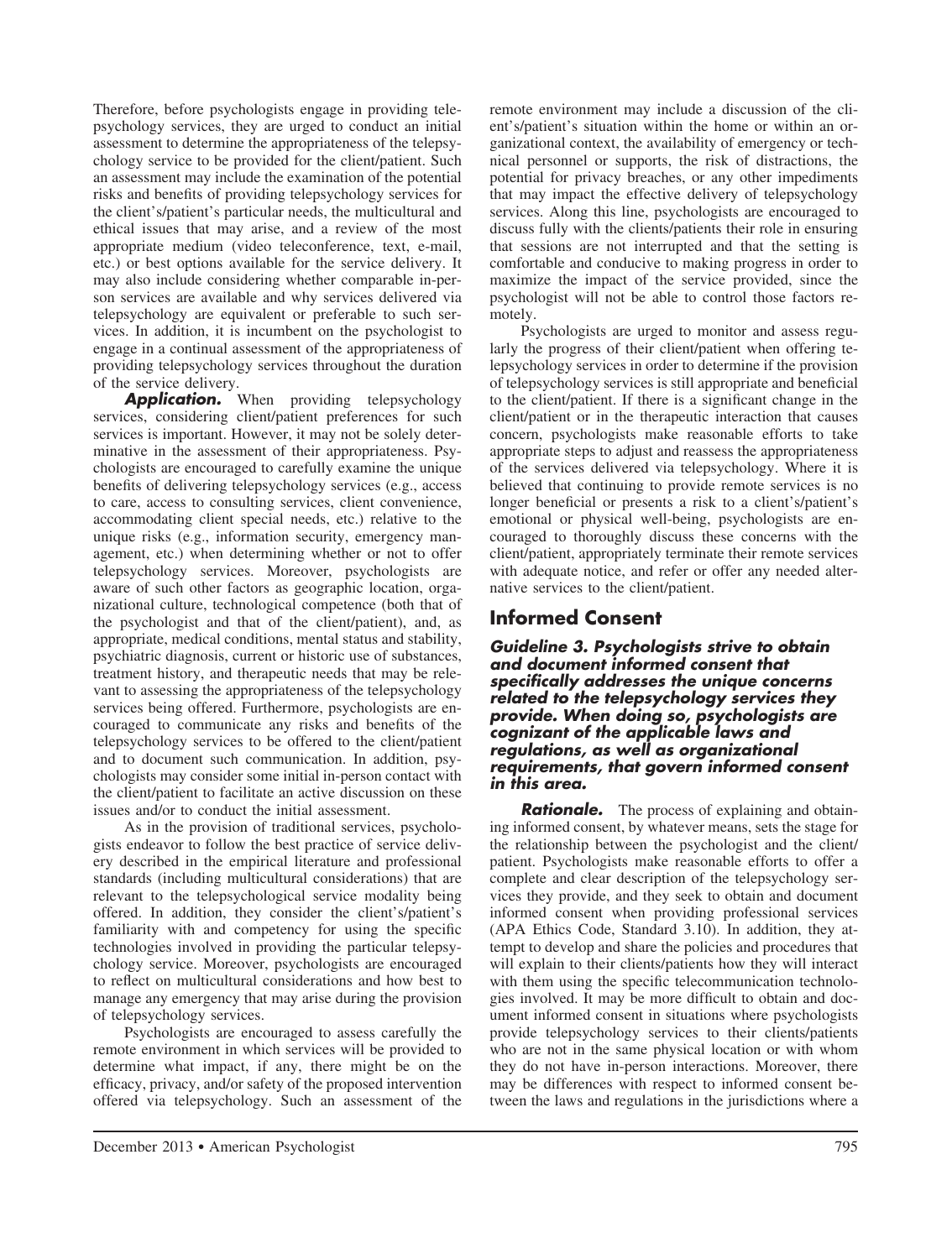psychologist who is providing telepsychology services is located and those in the jurisdiction in which this psychologist's client/patient resides. Furthermore, psychologists may need to be aware of the manner in which cultural, linguistic, and socioeconomic characteristics and organizational considerations may impact a client's/patient's understanding of, and the special considerations required for, obtaining informed consent (such as when securing informed consent remotely from a parent/guardian when providing telepsychology services to a minor).

Telepsychology services may require different considerations for and safeguards against potential risks to confidentiality, information security, and comparability of traditional in-person services. Psychologists are thus encouraged to consider appropriate policies and procedures to address the potential threats to the security of client/ patient data and information when using specific telecommunication technologies and to appropriately inform their clients/patients about them. For example, psychologists who provide telepsychology services should consider addressing with their clients/patients what client/patient data and information will be stored, how the data and information will be stored, how it will be accessed, how secure the information communicated using a given technology is, and any technology-related vulnerability to their confidentiality and security that is incurred by creating and storing electronic client/patient data and information.

**Application.** Prior to providing telepsychology services, psychologists are aware of the importance of obtaining and documenting written informed consent from their clients/patients that specifically addresses the unique concerns relevant to those services that will be offered. When developing such informed consent, psychologists make reasonable efforts to use language that is reasonably understandable by their clients/patients, in addition to evaluating the need to address cultural, linguistic, and organizational considerations and other issues that may have an impact on a client's/patient's understanding of the informed consent agreement. When considering for inclusion in informed consent those unique concerns that may be involved in providing telepsychology services, psychologists may include the manner in which they and their clients/patients will use the particular telecommunication technologies, the boundaries they will establish and observe, and the procedures for responding to electronic communications from clients/patients. Moreover, psychologists are cognizant of pertinent laws and regulations with respect to informed consent in both the jurisdiction where they offer their services and the jurisdiction where their clients/patients reside (see Guideline 8 on Interjurisdictional Practice for more detail).

Besides those unique concerns described above, psychologists are encouraged to discuss with their clients/ patients those issues surrounding confidentiality and the security conditions when particular modes of telecommunication technologies are utilized. Along this line, psychologists are cognizant of some of the inherent risks a given telecommunication technology may pose in both the equipment (hardware, software, other equipment components)

and the processes used for providing telepsychology services, and they strive to provide their clients/patients with adequate information to give informed consent for proceeding with receiving the professional services offered via telepsychology. Some of these risks may include those associated with technological problems and those service limitations that may arise because the continuity, availability, and appropriateness of specific telepsychology services (e.g., testing, assessment, and therapy) may be hindered as a result of those services being offered remotely. In addition, psychologists may consider developing agreements with their clients/patients to assume some role in protecting the data and information they receive from them (e.g., by not forwarding e-mails from the psychologist to others).

Another unique aspect of providing telepsychology services is that of billing documentation. As part of informed consent, psychologists are mindful of the need to discuss with their clients/patients prior to the onset of service provision what the billing documentation will include. Billing documentation may reflect the type of telecommunication technology used, the type of telepsychology services provided, and the fee structure for each relevant telepsychology service (e.g., video chat, texting fees, telephone services, chat room group fees, emergency scheduling, etc.). It may also include discussion about the charges incurred for any service interruptions or failures encountered, responsibility for overage charges on data plans, fee reductions for technology failures, and any other costs associated with the telepsychology services that will be provided.

### **Confidentiality of Data and Information**

*Guideline 4. Psychologists who provide telepsychology services make reasonable efforts to protect and maintain the confidentiality of the data and information relating to their clients/patients and inform them of the potentially increased risks of loss of confidentiality inherent in the use of the telecommunication technologies, if any.*

*Rationale.* The use of telecommunications technologies and the rapid advances in technology present unique challenges for psychologists in protecting the confidentiality of clients/patients. Psychologists who provide telepsychology learn about the potential risks to confidentiality before utilizing such technologies. When necessary, psychologists obtain the appropriate consultation with technology experts to augment their knowledge of telecommunication technologies in order to apply security measures in their practices that will protect and maintain the confidentiality of data and information related to their clients/patients.

Some of the potential risks to confidentiality include considerations related to uses of search engines and participation in social networking sites. Other challenges in this area may include protecting confidential data and information from inappropriate and/or inadvertent breaches to es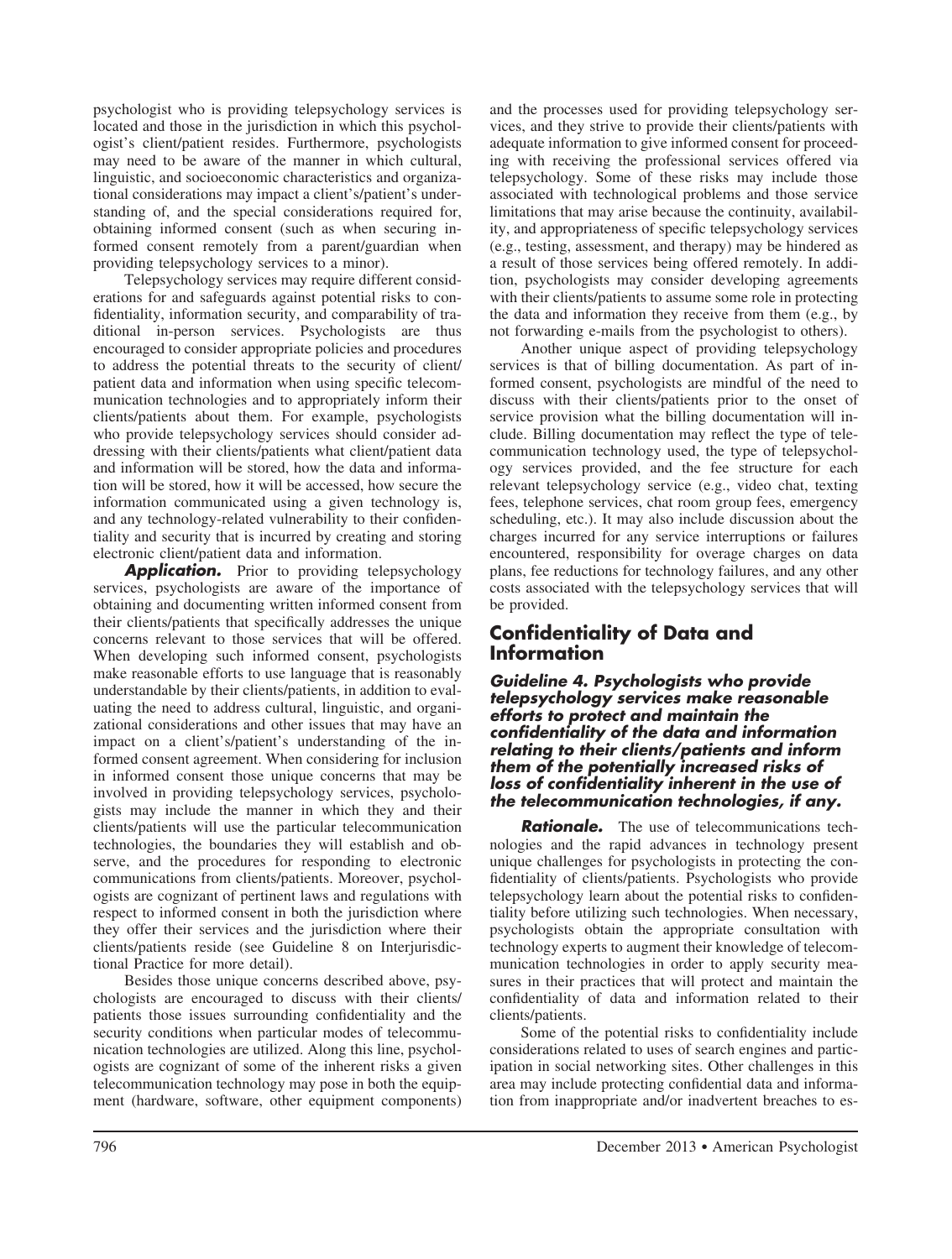tablished security methods the psychologist has in place, as well as boundary issues that may arise as a result of a psychologist's use of search engines and participation on social networking sites. In addition, any Internet participation by psychologists has the potential of being discovered by their clients/patients and others and thereby potentially compromising a professional relationship.

*Application.* Psychologists both understand and inform their clients/patients of the limits to confidentiality and the risks of possible access to or disclosure of confidential data and information that may occur during service delivery, including the risks of others gaining access to electronic communications (e.g., telephone, e-mail) between the psychologist and client/patient. Also, psychologists are cognizant of the ethical and practical implications of proactively researching online personal information about their clients/patients. They carefully consider the advisability of discussing such research activities with their clients/patients and how information gained from such searches would be utilized and recorded, as documenting this information may introduce risks to the boundaries of appropriate conduct for a psychologist. In addition, psychologists are encouraged to weigh the risks and benefits of dual relationships that may develop with their clients/ patients, due to the use of telecommunication technologies, before engaging in such relationships (APA Practice Organization, 2012).

Psychologists who use social networking sites for both professional and personal purposes are encouraged to review and educate themselves about the potential risks to privacy and confidentiality and to consider utilizing all available privacy settings to reduce these risks. They are also mindful of the possibility that any electronic communication can have a high risk of public discovery. They therefore mitigate such risks by following the appropriate laws, regulations, and the APA Ethics Code (APA, 2002a, 2010) to avoid disclosing confidential data or information related to clients/patients.

### **Security and Transmission of Data and Information**

#### *Guideline 5. Psychologists who provide telepsychology services take reasonable steps to ensure that security measures are in place to protect data and information related to their clients/patients from unintended access or disclosure.*

*Rationale.* The use of telecommunication technologies in the provision of psychological services presents unique potential threats to the security and transmission of client/patient data and information. These potential threats to the integrity of data and information may include computer viruses, hackers, theft of technology devices, damage to hard drives or portable drives, failure of security systems, flawed software, ease of accessibility to unsecured electronic files, and malfunctioning or outdated technology. Other threats may include policies and practices of technology companies and vendors, such as tailored marketing derived from e-mail communications. Psychologists are encouraged to be mindful of these potential threats and to take reasonable steps to ensure that security measures are in place for protecting and controlling access to client/ patient data within an information system. In addition, they are cognizant of relevant jurisdictional and federal laws and regulations that govern electronic storage and transmission of client/patient data and information, and they develop appropriate policies and procedures to comply with such directives. When developing policies and procedures to ensure the security of client/patient data and information, psychologists may include considering the unique concerns and impacts posed by both intended and unintended use of public and private technology devices, active and inactive therapeutic relationships, and the different safeguards required for different physical environments, different staffs (e.g., professional vs. administrative staff), and different telecommunication technologies.

**Application.** Psychologists are encouraged to conduct an analysis of the risks to their practice settings, telecommunication technologies, and administrative staff in order to ensure that client/patient data and information are accessible only to appropriate and authorized individuals. Psychologists strive to obtain appropriate training or consultation from relevant experts when additional knowledge is needed to conduct an analysis of the risks.

Psychologists strive to ensure that policies and procedures are in place to secure and control access to client/ patient information and data within information systems. Along this line, they may encrypt confidential client/patient data for storage or transmission and utilize such other secure methods as safe hardware and software and robust passwords to protect electronically stored or transmitted data and information. If there is a breach of unencrypted electronically communicated or maintained data, psychologists are urged to notify their clients/patients and other appropriate individuals/organizations as soon as possible. In addition, they are encouraged to make their best efforts to ensure that electronic data and information remain accessible despite problems with hardware, software, and/or storage devices by keeping a secure back-up version of such data.

When documenting the security measures to protect client/patient data and information from unintended access or disclosure, psychologists are encouraged to clearly address what types of telecommunication technologies are used (e.g., e-mail, telephone, video teleconferencing, text), how they are used, and whether the telepsychology services used are the primary method of contact or augment in-person contact. When keeping records of e-mail, online messaging, and other work using telecommunication technologies, psychologists are cognizant that preserving the actual communication may be preferable to summarization in some cases depending on the type of technology used.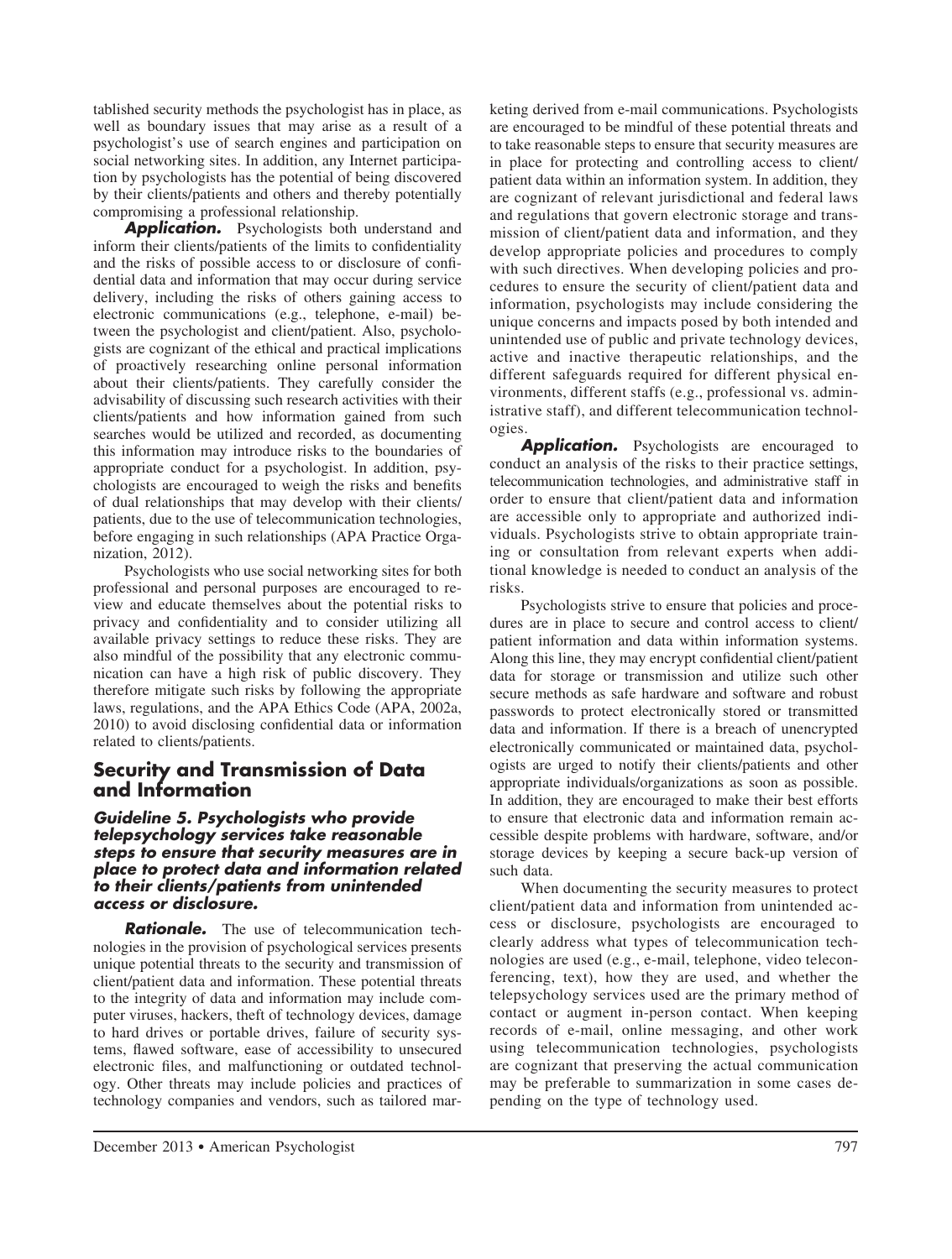#### **Disposal of Data and Information and Technologies**

*Guideline 6. Psychologists who provide telepsychology services make reasonable efforts to dispose of data and information and the technologies used in a manner that facilitates protection from unauthorized access and accounts for safe and appropriate disposal.*

*Rationale.* Consistent with the APA "Record Keeping Guidelines" (APA, 2007), psychologists are encouraged to create policies and procedures for the secure destruction of data and information and the technologies used to create, store, and transmit the data and information. The use of telecommunication technologies in the provision of psychological services poses new challenges for psychologists when they consider the disposal methods to utilize in order to maximally preserve client confidentiality and privacy. Psychologists are therefore urged to consider conducting an analysis of the risks to the information systems within their practices in an effort to ensure full and complete disposal of electronic data and information, plus the technologies that created, stored, and transmitted the data and information.

**Application.** Psychologists are encouraged to develop policies and procedures for the destruction of data and information related to clients/patients. They also strive to securely dispose of software and hardware used in the provision of telepsychology services in a manner that ensures that the confidentiality and security of any patient/ client information is not compromised. When doing so, psychologists carefully clean all the data and images in the storage media before reuse or disposal, consistent with federal, state, provincial, territorial, and other organizational regulations and guidelines. Psychologists are aware of and understand the unique storage implications related to telecommunication technologies inherent in available systems.

Psychologists are encouraged to document the methods and procedures used when disposing of the data and information and the technologies used to create, store, or transmit the data and information, as well as any other technology utilized in the disposal of data and hardware. They also strive to be aware of malware, cookies, and so forth and to dispose of them routinely on an ongoing basis when telecommunication technologies are used.

### **Testing and Assessment**

*Guideline 7. Psychologists are encouraged to consider the unique issues that may arise with test instruments and assessment approaches designed for in-person implementation when providing telepsychology services.*

**Rationale.** Psychological testing and other assessment procedures are an area of professional practice in which psychologists have been trained, and they are uniquely qualified to conduct such tests. While some symptom screening instruments are already frequently being administered online, most psychological test instruments and other assessment procedures currently in use were designed and developed originally for in-person administration. Psychologists are thus encouraged to be knowledgeable about, and account for, the unique impacts of such tests, their suitability for diverse populations, and the limitations on test administration and on test and other data interpretations when these psychological tests and other assessment procedures are considered for and conducted via telepsychology. Psychologists also strive to maintain the integrity of the application of the testing and assessment process and procedures when using telecommunication technologies. In addition, they are cognizant of the accommodations for diverse populations that may be required for test administration via telepsychology. These guidelines are consistent with the standards articulated in the most recent edition of *Standards for Educational and Psychological Testing* (American Educational Research Association, American Psychological Association, and the Council on Measurement in Education, 1999).

**Application.** When a psychological test or other assessment procedure is conducted via telepsychology, psychologists are encouraged to ensure that the integrity of the psychometric properties of the test or assessment procedure (e.g., reliability and validity) and the conditions of administration indicated in the test manual are preserved when adapted for use with such technologies. They are encouraged to consider whether modifications to the testing environment or conditions are necessary to accomplish this preservation. For example, a test taker's access to a cell phone, the Internet, or other persons during an assessment could interfere with the reliability or validity of the instrument or its administration. Further, if the individual being assessed receives coaching or has access to such information as potential test responses or the scoring and interpretation of specific assessment instruments because they are available on the Internet, the test results may be compromised. Psychologists are also encouraged to consider other possible forms of distraction which could affect performance during an assessment and which may not be obvious or visible (e.g., sight, sound, and smell) when utilizing telecommunication technologies.

Psychologists are encouraged to be cognizant of the specific issues that may arise with diverse populations when providing telepsychology and to make appropriate arrangements to address those concerns (e.g., language or cultural issues, cognitive, physical, or sensory skills or impairments, or age may impact assessment). In addition, psychologists may consider the use of a trained assistant (e.g., a proctor) to be on the premises at the remote location in an effort to help verify the identity of the client/patient, provide needed on-site support to administer certain tests or subtests, and protect the security of the psychological testing and/or assessment process.

When administering psychological tests and other assessment procedures when providing telepsychology services, psychologists are encouraged to consider the quality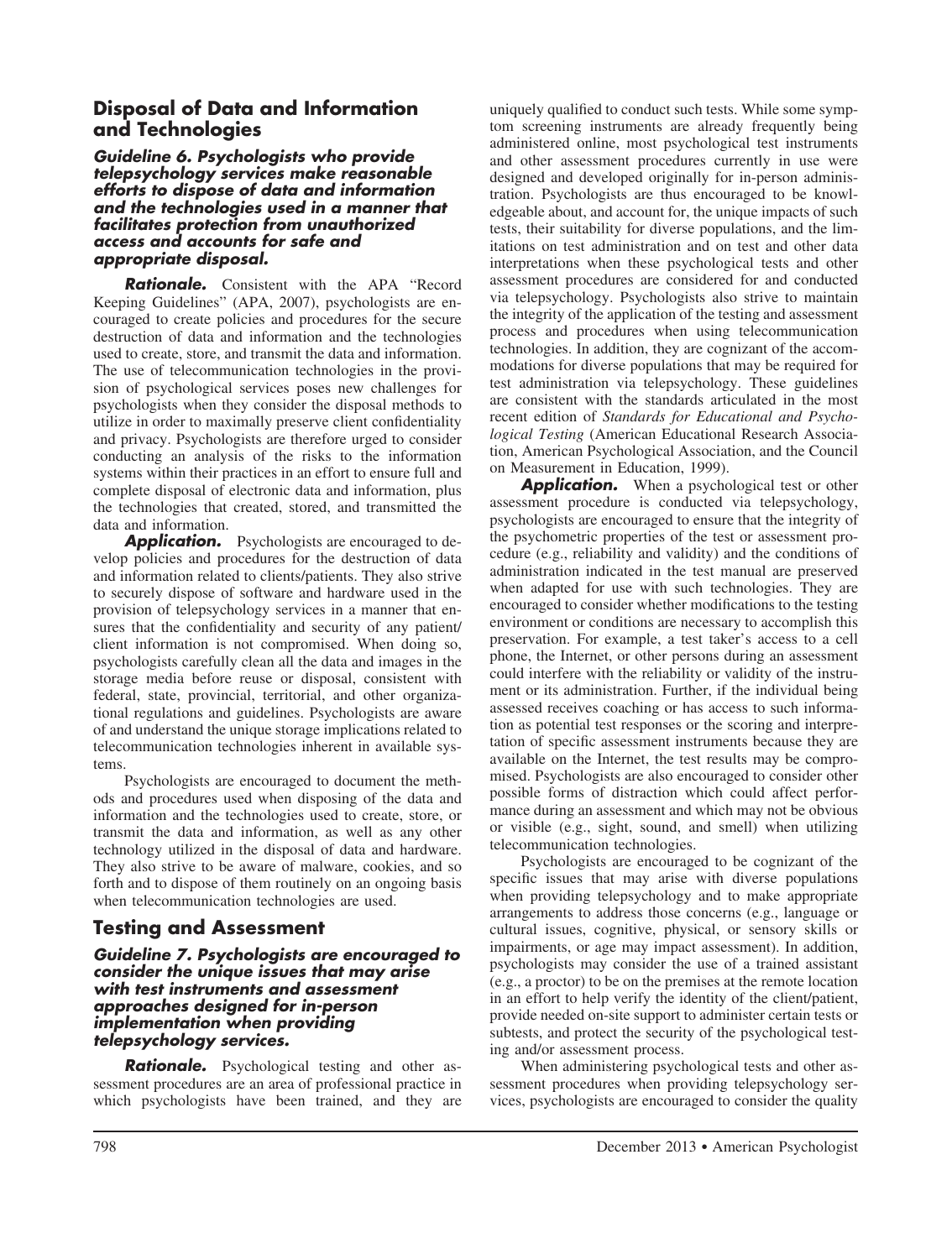of those technologies that are being used and the hardware requirements that are needed in order to conduct the specific psychological test or assessment. They also strive to account for and be prepared to explain the potential difference between the results obtained when a particular psychological test is conducted via telepsychology and when it is administered in person. In addition, when documenting findings from evaluation and assessment procedures, psychologists are encouraged to specify that a particular test or assessment procedure has been administered via telepsychology and to describe any accommodations or modifications that have been made.

Psychologists strive to use test norms derived from telecommunication technologies administration if such are available. Psychologists are encouraged to recognize the potential limitations of all assessment processes conducted via telepsychology and to be ready to address the limitations and potential impact of those procedures.

### **Interjurisdictional Practice**

#### *Guideline 8. Psychologists are encouraged to be familiar with and comply with all relevant laws and regulations when providing telepsychology services to clients/ patients across jurisdictional and international borders.*

*Rationale.* With the rapid advances in telecommunication technologies, the intentional or unintentional provision of psychological services across jurisdictional and international borders is becoming more of a reality for psychologists. Such service provision may range from the psychologists or clients/patients being temporarily out of state (including split residence across states) to psychologists offering their services across jurisdictional borders as a practice modality to take advantage of new telecommunication technologies. Psychological service delivery systems within such institutions as the U.S. Department of Defense and the Department of Veterans Affairs have already established internal policies and procedures for providing services within their systems that cross jurisdictional and international borders. However, the laws and regulations that govern service delivery by psychologists outside of those systems vary by state, province, territory, and country (APA Practice Organization, 2010). Psychologists should make reasonable efforts to be familiar with and, as appropriate, to address the laws and regulations that govern telepsychology service delivery within the jurisdictions in which they are situated and the jurisdictions where their clients/patients are located.

**Application.** It is important for psychologists to be aware of the relevant laws and regulations that specifically address the delivery of professional services by psychologists via telecommunication technologies within and between jurisdictions. Psychologists are encouraged to understand what services the laws and regulations of a jurisdiction consider as telehealth or telepsychology. In addition, psychologists are encouraged to review the relevant jurisdictions' professional licensure requirements, the services and telecommunication modalities covered, and the information required to be included in providing informed consent. It is important to note that each jurisdiction may or may not have specific laws that impose special requirements for providing psychological services via telecommunication technologies. The APA Practice Organization (2010) has found that there are variations in whether psychologists are specified as a single type of provider or covered as part of a more diverse group of providers. In addition, there is wide diversity in the types of services and the telecommunication technologies that are covered by these laws.

At the present time, there are a number of jurisdictions without specific laws that govern the provision of psychological services utilizing telecommunication technologies. When providing telepsychology services in these jurisdictions, psychologists are encouraged to be aware of any opinions or declaratory statements issued by the relevant regulatory bodies and/or other practitioner licensing boards that may help inform them of the legal and regulatory requirements involved when delivering telepsychology services within those jurisdictions.

Moreover, because of the rapid growth in the utilization of telecommunication technologies, psychologists strive to keep abreast of developments and changes in the licensure and other interjurisdictional practice requirements that may be pertinent to their delivery of telepsychology services across jurisdictional boundaries. Given the direction of various health professions, and current federal priorities to resolve problems created by requirements of multijurisdictional licensure (e.g., the Federal Communications Commission's 2010 National Broadband Plan, the Canadian government's 1995 Agreement on Internal Trade), the development of a telepsychology credential required by psychology boards for interjurisdictional practice is a probable outcome. For example, nursing has developed a credential that is accepted by many U.S. jurisdictions that allows nurses licensed in any participating jurisdiction to practice in person or remotely in all participating jurisdictions. In addition, an ASPPB task force has drafted a set of recommendations for such a credential.

### **Conclusion**

It is important to note that it is not the intent of these guidelines to prescribe specific actions, but rather, to offer the best guidance available at present when incorporating telecommunication technologies in the provision of psychological services. Because technology and its applicability to the profession of psychology constitute a dynamic area with many changes likely ahead, these guidelines also are not inclusive of all other considerations and are not intended to take precedence over the judgment of psychologists or applicable laws and regulations that guide the profession and practice of psychology. It is hoped that the framework presented will guide psychologists as the field evolves.